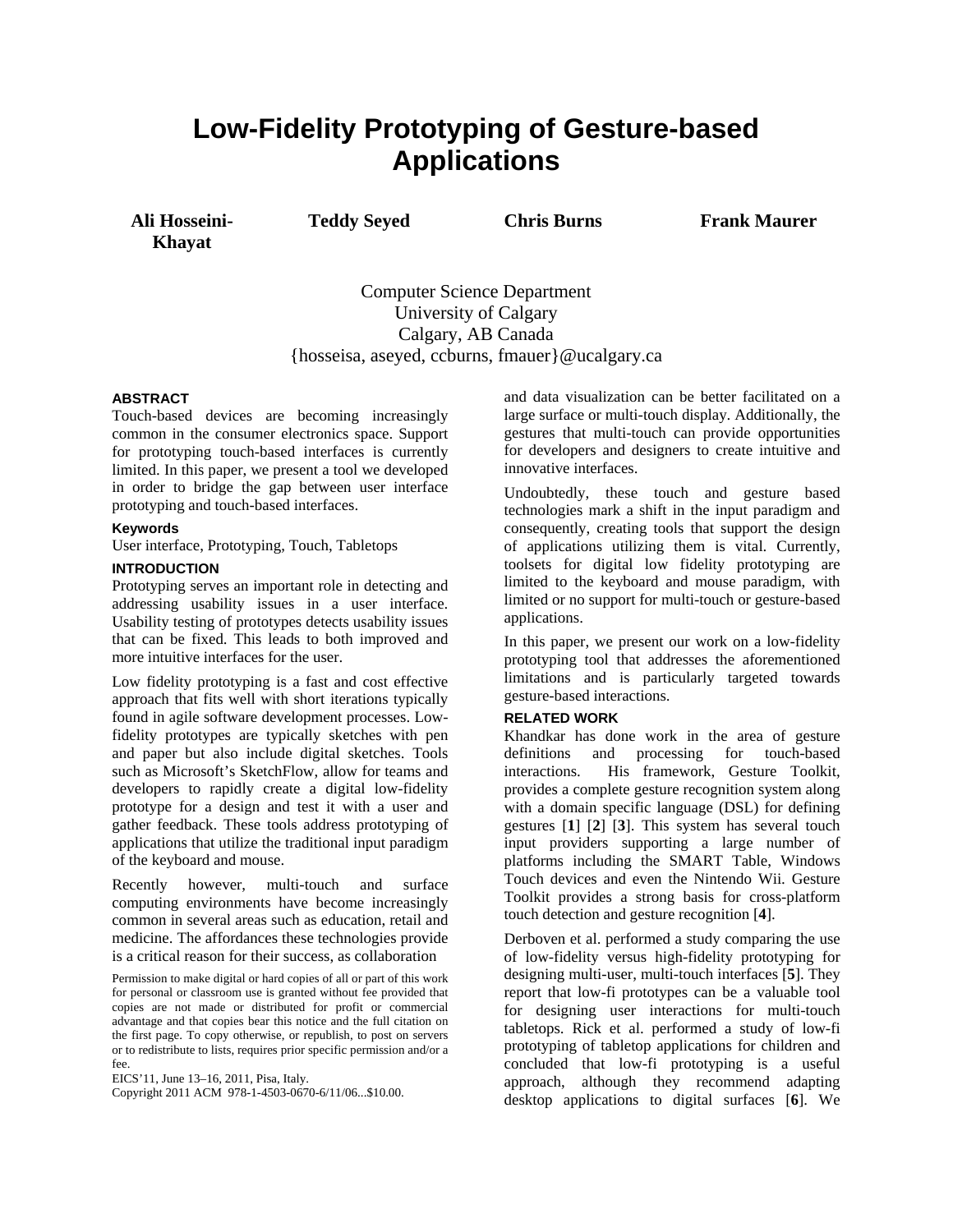believe this approach results in less effective user interfaces for tabletops.

DTFlash [**7**], is an early attempt to develop a rapid prototyping tool for multitouch devices. Built for use with Multimedia Flash applications, the touch system is delivered using the DiamondTouch SDK. The system allows developers to rapidly create prototype applications using a graphics-oriented Flash authoring tool. This results in hi-fi prototype applications rather than low-fi prototypes. Example applications created with the tool can be interacted with online via Flash-enabled browsers. A drawback to this system is its reliance on the DiamondTouch SDK.

# **Low-Fidelity Testing Tool Support**

Tool support for interaction designers is somewhat limited. Some tools, such as Microsoft Expression Blend – SketchFlow [**8**], are explicitly developed for that purpose. Other tools, such as Microsoft Visio [**9**] and PowerPoint [**10**], are simply adapted for interaction design work and have a much more general function.

Most prototyping is done using pens and paper, which has the advantage of being low cost and requires no training to use. A prototype can be generated quickly and changed easily, simply erase part of the sketch and redraw it as desired. Since paper prototypes have no emotional attachment, as they are cheap and easy to create, they can be modified extensively even during a test session. The physical nature of paper sketches becomes a disadvantage, however, since they cannot be shared easily with users in distributed teams. Users also sometimes have difficulty viewing the paper sketches as the future application they are supposed to represent.

SketchFlow, a tool developed by Microsoft, allows users to create low-fi and medium-fi prototypes. It provides a suite of UI elements that have the appearance of being hand drawn. Designers can use button-clicks, dragging and dropping and other interactions to transition between states in a prototype, creating a flow that simulates a real application. As the prototype is developed the fidelity level can be increased and eventually even moved into production development. This particular emphasis on reuse of components is unique to SketchFlow. Using the SketchFlow player users can execute the prototype at a remote location.

WOzPro [**11**] captures freehand drawings rather than using defined widgets. It also supports templating, pages can be based off a single master page and updates to the master page will propagate out to all the template pages. It does not, however, provide

any interaction support but rather displays the prototypes through a simple slideshow. Since it does not provide any interaction, its utility as a usability evaluation tool is limited.

Another set of design tools use widgets, dragged and dropped into a canvas, as a mechanism for prototype creation. SILK [**12**] [**13**], DENIM [**14**], Serena Prototype Composer [**15**], Visio [**9**] and Balsamiq Mockups [**16**] are all among this set. While these products support interaction by test users, they limit the designer to an existing set of widgets. Serena Prototype Composer provides a more hi-fi prototyping feature while there rest use widgets explicitly designed to appear hand drawn or rough.

Another tool, often used for prototyping interfaces, is Microsoft PowerPoint. Prototypes can be easily created as a package of slides and widely distributed because of PowerPoint's wide install base. However, designing interactive prototypes using PowerPoint can be a time consuming process given the intended use of the application.

Tools for prototyping mobile device interfaces have emerged recently, such as Briefs [**17**] which runs live on the iPhone and iPhone Mockup [**18**] which runs through a browser. These can execute functionality and accept interaction. Briefs allows users to defined prototypes using images and then host them for others to view via a "briefcast". iPhone Mockup relies on a web hosted solution rather than a native application. Mockups are created using a web application from a series of defined UI widgets and then distributed and hosted via the application. Both applications, however, are specifically targeted at developing iPhone applications and do not facilitate designing a more general prototype.

To the best of our knowledge, tool support for lowfidelity of prototyping touch-based user interfaces is non-existent at the time of writing.

# **ACTIVESTORY TOUCH**

Touch-based devices and interactions are gaining increasing momentum in the consumer space, with touchscreen smartphones, tablets, and surfaces. However, prototyping and tool support for prototyping touch-based interfaces have not evolved at the same pace. In fact, existing tools lack support for touch-based interactions entirely. Given the importance of usability, particularly in the context of touch-based applications, we attempted to address this issue.

# **Motivation**

Previously, ActiveStory Enhanced was developed to provide tool support for low-fidelity prototyping and usability testing [**19**]. The tool was built with standard desktop applications with mouse-based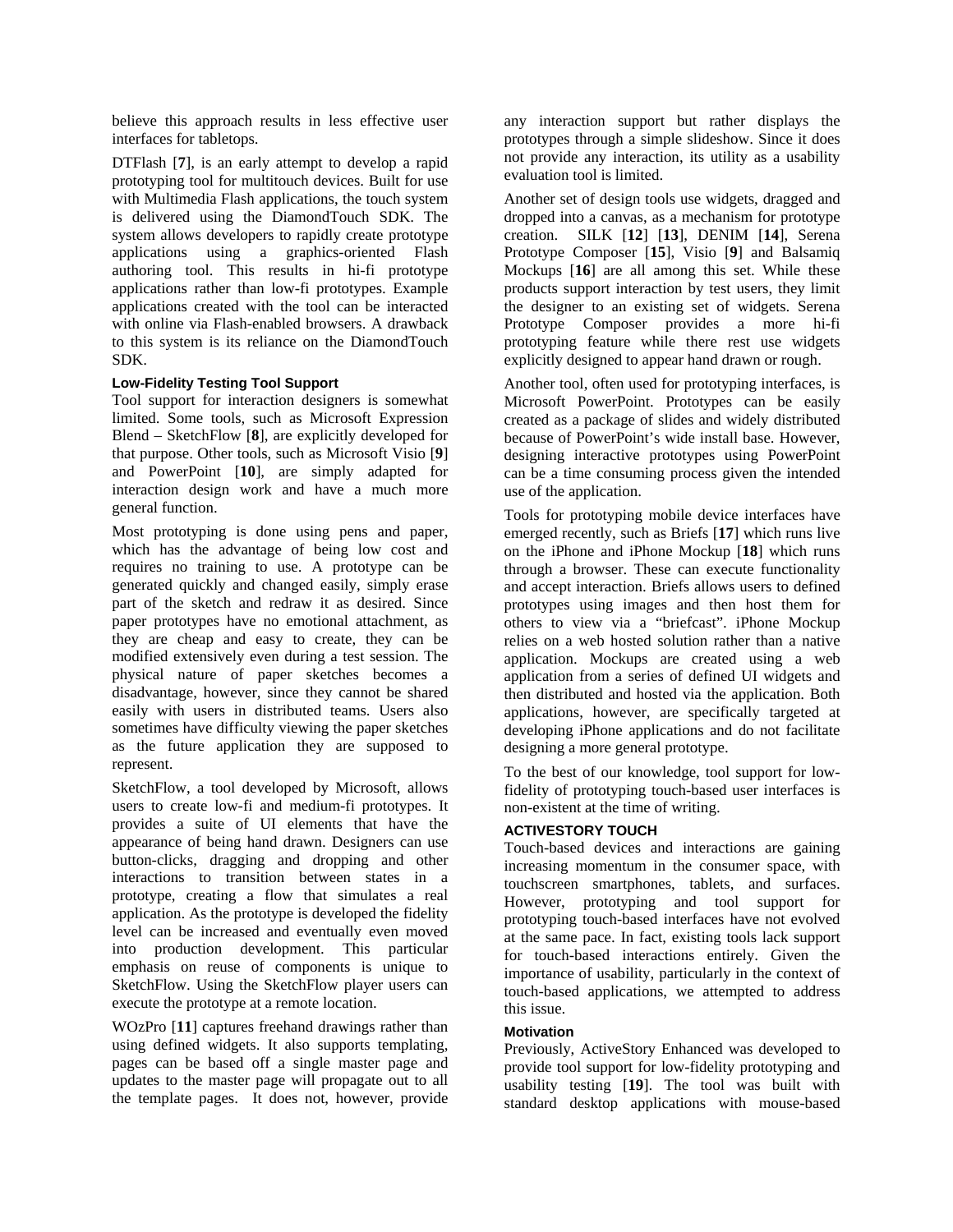interactions in mind. Designers sketch pages of a prototype such that each page represents a state of the user interface. Once the various pages of the prototype are sketched, the designer adds interaction to the pages by clicking and dragging over areas of the page that should be hotspots. Upon creation of a hotspot, the designer specifies which page of the prototype the hotspot should navigate to when clicked by test users. After the prototype has been designed, it can be deployed to a web server where test users can interact with and attempt to complete tasks specified by the designer. Usability data, such as mouse movements, time spent on pages and comments, are automatically collected by the web testing tool as users interact with the prototype. Designers can then analyze the collected usability data through the web-based reports component.

The question of whether ActiveStory Enhanced would suffice for touch-based user interfaces gave rise to a pilot study that was conducted with two participants, with the main goal of evaluating the applicability of the tool to prototyping touch-based applications. One participant was a user experience (UX) professional and the other was a graduate student. The graduate student used the tool as part of an actual project and designed a prototype for the user interface of a tabletop media manager and player. An interview was conducted and feedback was elicited. The UX professional was asked to create a UI for a similar application and think aloud while doing so. This participant was asked to use the tool and design the prototype on a tabletop (a SMART table), in order to understand whether it makes sense to design a prototype for a tabletop application on a tabletop. This was a side-goal in addition to the main goal of the study. The researchers observed the participants' interaction with the tool and his attempt at creating a prototype for the application. This was followed-up by an interview regarding his experience prototyping a surface application with the tool.

Both participants indicated that they found it difficult to represent interactions such as dragging and dropping, scaling (pinch-to-zoom) and rotations. This was because hotspots always acted like buttons in the testing environment, i.e. once they were touched they would immediately navigate to the target page, regardless of the gesture used. The UX professional pointed out that prototyping on the tabletop with ActiveStory Enhanced was difficult at best. Some of the difficulties arose from the tablet-oriented nature of the tool, whereas other difficulties were caused by the hardware and the tabletop form factor. Difficulties with the tool included lack of support for specifying gestures other than a tap, the inability to

run prototypes within the design environment (i.e. preview the prototype at design time) and the need to reach across the table to access the menus and palettes. Issues with the tabletop included lack of precision, washed-out colors and unresponsive touch input.

In an effort to bridge this gap, ActiveStory Enhanced [**19**] was extended to provide support for adding touch-based interaction and allowing test users to interact with the prototype on a touch device. The new tool, ActiveStory Touch, addresses some of the issues with prototyping touch-based interfaces that were discovered in ActiveStory Enhanced, mainly the lack of support for defining different gestures for prototype elements<sup>1</sup>.

### **Usage Scenario**

ActiveStory Touch allows UI designers to sketch prototypes using the designer portion of the tool and subsequently distributes them to test users for evaluation over the web. Prototypes can be sketched on a tablet, tabletop or desktop computer. The designer tool is shown in Figure 1 and the process workflow for ActiveStory Touch is presented in (Figure 5).

Once the various pages of the low-fidelity prototype have been sketched, the designer can specify which page to navigate to for a given gesture and a given part of a prototype page (Figure 2, Figure 3). For example, a designer can specify that page 2 should be navigated to when a UI element is tapped and page 3 should be navigated to when a user presses-andholds.

Once the designer has completed sketching the prototype, it can be published in the form of a Silverlight web application, allowing test users to access it remotely (Figure 4). Test users can use a touch-based device to interact with the prototype as if it were an actual touch-based user interface for an application. In other words, a user with a touch device capable of running Silverlight can navigate to a web server where a prototype is hosted, view the prototype and perform gestures on it in the same way they would for a touch-enabled application on a touch-based device. Various usability data such as mouse movements, clicks and time spent on pages is automatically collected, however the usability data is not the focus of this paper. This rapid deployment and feedback loop allows designers to iterate through various designs quickly and determine how they would be used and whether they are usable. The tests with potential end-users allow identifying any usability flaws that may exist in the design.

 $\overline{a}$ 

<sup>&</sup>lt;sup>1</sup> Available at activestoryenhanced.codeplex.com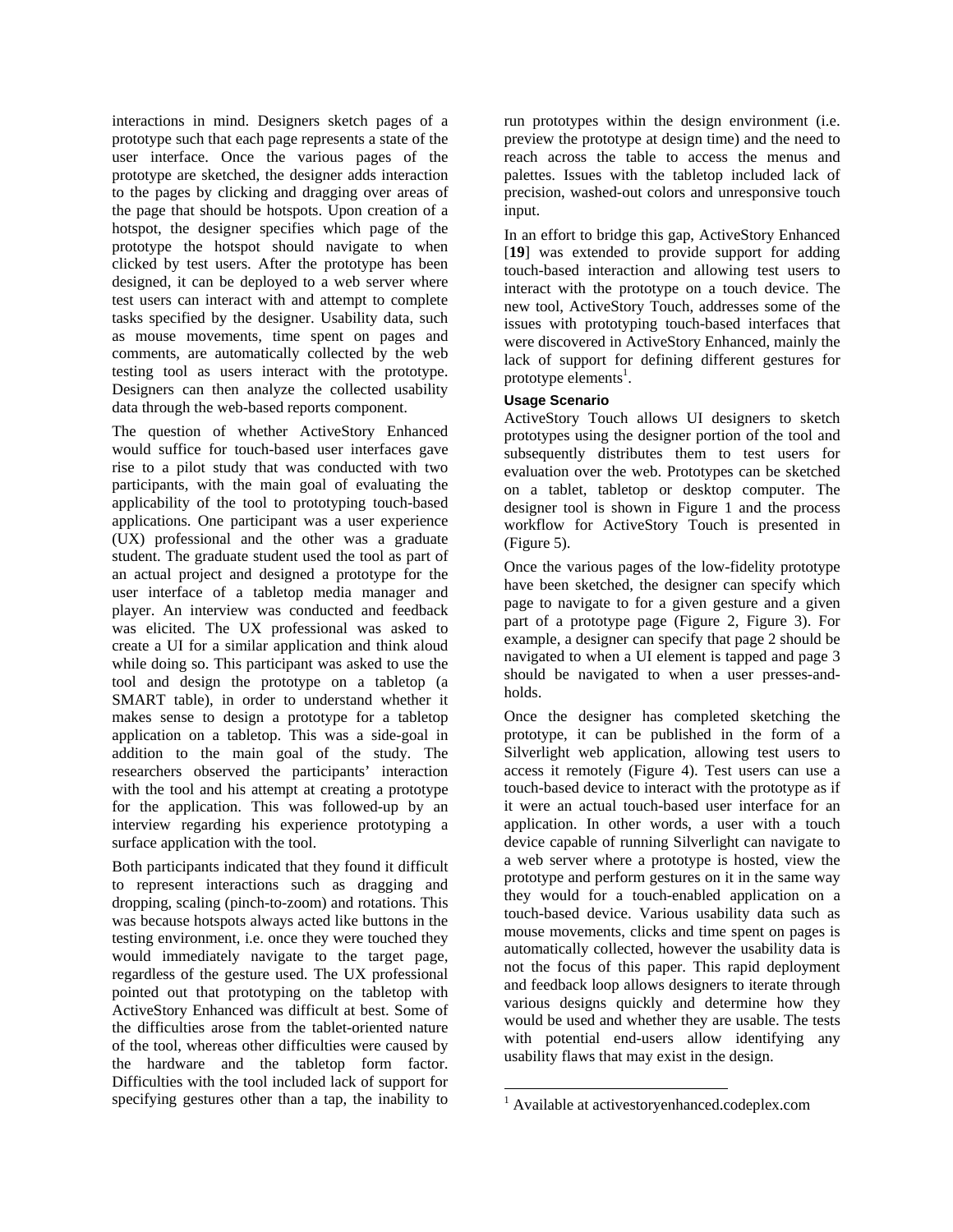

Figure 1. Designing a prototype using the ActiveStory Touch Designer Tool



| Properties | Triggers         |            |
|------------|------------------|------------|
| Tap        | Navigate, Page 3 | <b>ALL</b> |
| Double Tap |                  | $***$      |
| Drag       | Navigate, Page 5 | in.        |
| Lasso      |                  | 848        |
| Zoom       |                  | $***$      |
| Pinch      |                  | <b>ANK</b> |
| Rotate     |                  |            |

Figure 2. Adding hotspots to the sketch.

Figure 3 3. Specifying a a gesture and be ehavior for hotspots.<br>
<br>
Precognition.



Figure 4. ActiveStory Touch Usability Testing tool, allows multi-touch input and gesture recognition.



Figure 5. ActiveStory Touch prototype design and evaluation workflow.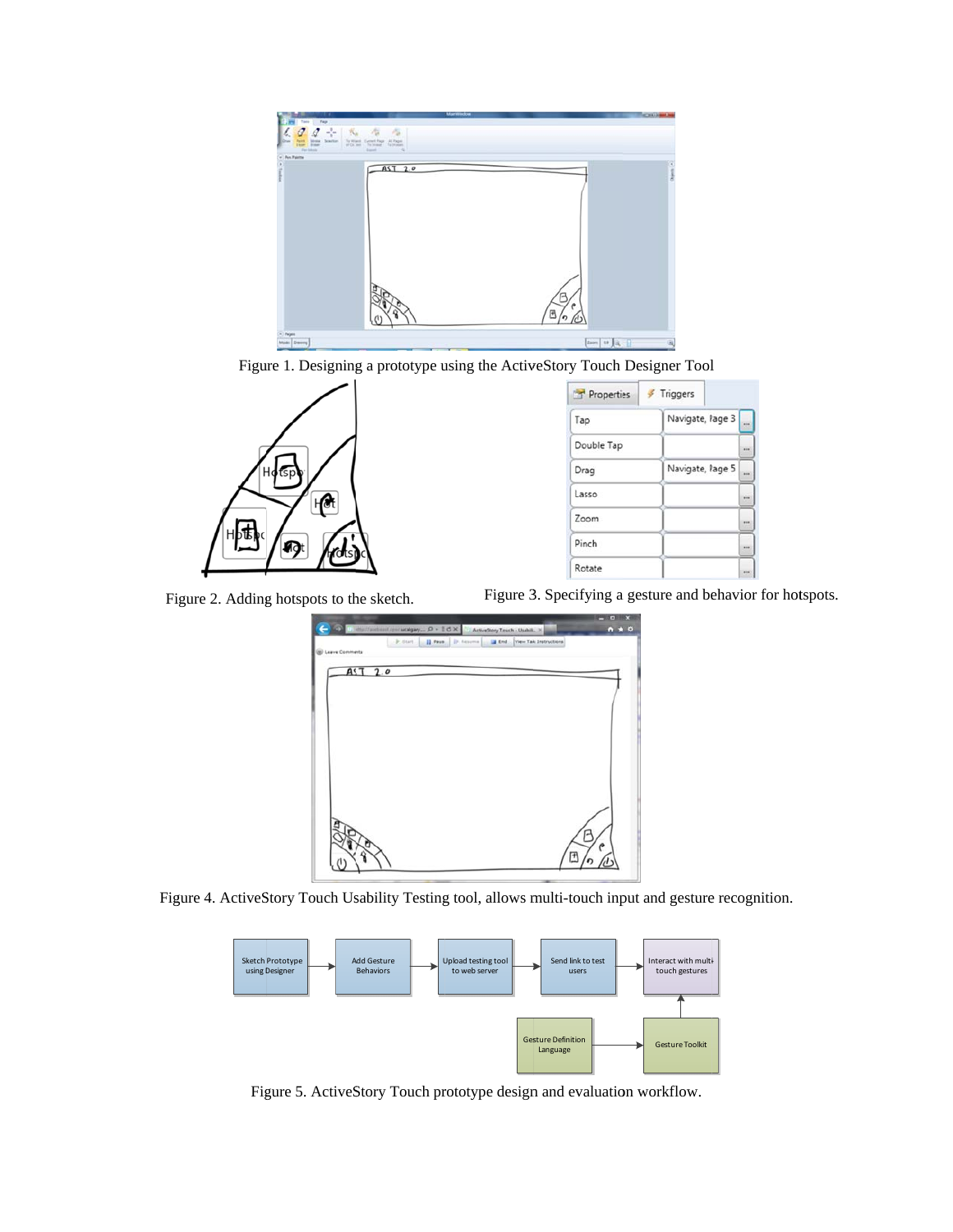

Figure 6. ActiveStory Touch Architecture

#### **Design**

ActiveStory Touch prototypes consist of multiple pages. Pages consist of ink strokes, imported images and prototype elements. Each page corresponds to a page of a prototype as it would have been sketched on paper, i.e. a given state of the user interface.

Prototype elements are currently limited to hotspots, i.e. a given area that is specified by the designer and reacts to clicks or touch interaction. Elements may be extended in the future to include support for mixedfidelity prototyping with text boxes, combo boxes and other common widgets. Each element is associated with a set of gestures and target behaviors in the form of a dictionary. In other words, each element can react to one or more gestures and perform a different behavior for each, for example navigating to different pages based on the type of gesture, where Navigation is the behavior. While the possible behaviors are currently limited to navigating to different pages in the prototype, future work includes adding support for animations and other behaviors on the same page of the prototype.

ActiveStory Touch prototype projects are serialized in XML to allow easy reuse of the data. The same project file is then used as input for the Silverlightbased testing tool, allowing it to render a given page of the prototype. Once the page is rendered, the prototype elements are created and their corresponding gesture events are registered with Gesture Toolkit. Behaviors are implemented by listening to the gesture events and performing a common method, BehaviorInvoked. BehaviorInvoked is supplied with any parameters that are specific to the behavior, for example the target page for a Navigate behavior. This allows for a generic prototype player that can render any prototype created in the designer by simply changing the input XML project file.

**System Implementation** 

ActiveStory Touch was developed in C# using the Microsoft Windows Presentation Foundation (WPF) for the desktop designer portion of the tool and Microsoft Silverlight for the web-based testing portion. Silverlight provides support for touch-based interactions through a web-browser across touchenabled versions of Windows and Mac OS. In addition, Silverlight applications can be run out-ofbrowser, as if they are desktop applications. As a result, the usability testing component of ActiveStory Touch can be executed as if they were native multitouch applications. Running a prototype in full screen mode, out-of-browser allows the designer to perform testing on a tabletop or wall-mounted surface. Gesture Toolkit [**4**] was used for gesture detection and handling in the testing tool. Using Gesture Toolkit, ActiveStory Touch provides support for detecting common gestures such as dragging, swiping, pinching, tapping, double-tapping and lassoing as well as being easily extensible through Gesture Toolkit to provide support for customdefined gestures. For example, a designer could define a counter-clockwise circle gesture in Gesture Toolkit and subsequently specify, within ActiveStory Touch, that when a user performs that gesture the prototype player should show a state in which the "undo" action was performed. ActiveStory Touch's use of Gesture Toolkit also provides the advantage of being cross-compatible between WPF and Silverlight, allowing for future extension of ActiveStory Touch to allow for a more flexible environment for tablet and tabletop design, perhaps providing a tabletop-based user interface for designers. An overview of the architecture is presented in Figure 6.

# **FUTURE WORK**

Further work on ActiveStory Touch involves adding support for the collection of real-time usability data, further enhancing the development process of an